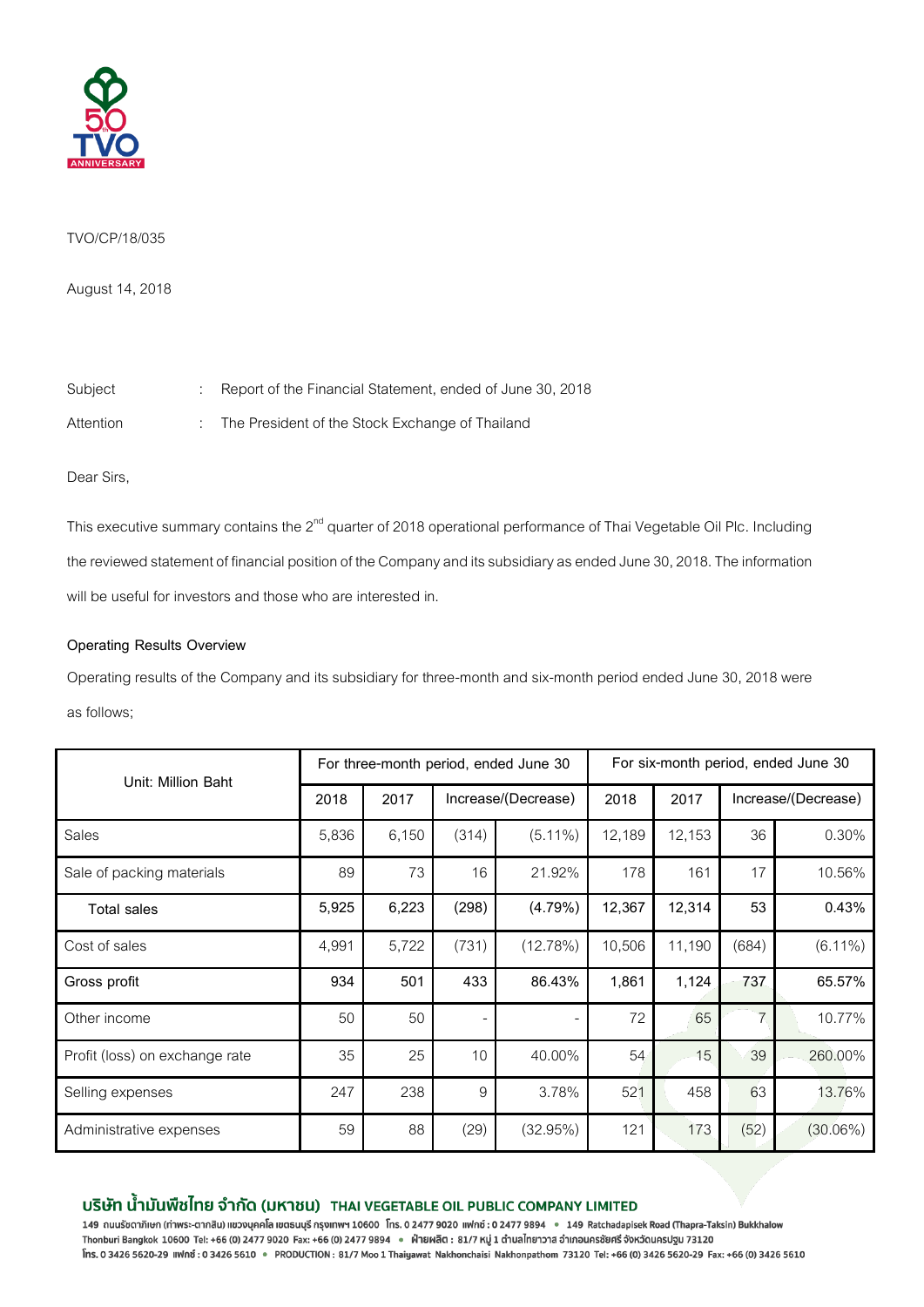| Unit: Million Baht                | For three-month period, ended June 30 |      |                     |          | For six-month period, ended June 30 |                |                     |          |
|-----------------------------------|---------------------------------------|------|---------------------|----------|-------------------------------------|----------------|---------------------|----------|
|                                   | 2018                                  | 2017 | Increase/(Decrease) |          | 2018                                | 2017           | Increase/(Decrease) |          |
| Loss on reduction of inventory to | (5)                                   |      | 5                   | 100.00%  | (32)                                |                | 32                  | 100.00%  |
| net realizable value received     |                                       |      |                     |          |                                     |                |                     |          |
| (Reversal)                        |                                       |      |                     |          |                                     |                |                     |          |
| Financial cost                    |                                       |      |                     |          | $\overline{2}$                      | $\overline{2}$ |                     |          |
| Profit before income tax expenses | 717                                   | 249  | 468                 | 187.95%  | 1,375                               | 571            | 804                 | 140.81%  |
| Income tax expenses               | 128                                   | 29   | 99                  | 341.38%  | 214                                 | 74             | 140                 | 189.19%  |
| Net profit attributable to equity | 582                                   | 208  | 374                 | 179.81%  | 1,140                               | 471            | 669                 | 142.04%  |
| holders of the Company            |                                       |      |                     |          |                                     |                |                     |          |
| Non-controlling interests of the  |                                       | 12   | (5)                 | (41.67%) | 21                                  | 26             | (5)                 | (19.23%) |
| subsidiaries                      |                                       |      |                     |          |                                     |                |                     |          |

In quarter 2/2018, the Company and its subsidiary had a net profit Baht 582 million, increasing by Bath 374 million or 179.81% from Baht 208 million when compared with the same quarter in 2017. The main reasons were;

## **1. Sales Revenues**

The Company and its subsidiary had sales revenue of Baht 5,925 million, decreasing by Baht 298 million or 4.79% from Baht 6,223 million when compared with the same quarter of last year. The sales revenue of the Company was from sales of products Baht 5,836 million, decreasing by Baht 314 million or 5.11% from Baht 6,150 million when compared with the same quarter of last year, mainly resulted from;

- A decrease of sales volume of soybean meal and other animal feed ingredients due to soybean meal, which was imported by animal feed manufactures, was delayed from quarter 1/2018 to quarter 2/2018 which managed to decrease sales volume of the Company. However, the Company was able to adjust the selling price in accordance with the price of soybean meal in the global market, which had increased since the quarter 1/2018 and remained high price. This result was from concerns about the shortage of soybean meal due to the drought crisis in Argentina, a major exporter of soybean meal.
- Sales volume of refined soybean oils was slightly decreased, as well as, selling price of soybean oil was dropped due to the impact on price of soybean oil and palm oil in the global market, which went down, coupled with the production and stock of domestic palm oil were still high, thus causing competition in the vegetable oil market.
- Sales of packaging materials were slightly increased due to more purchase orders from customers in fruit juice and sauces segment.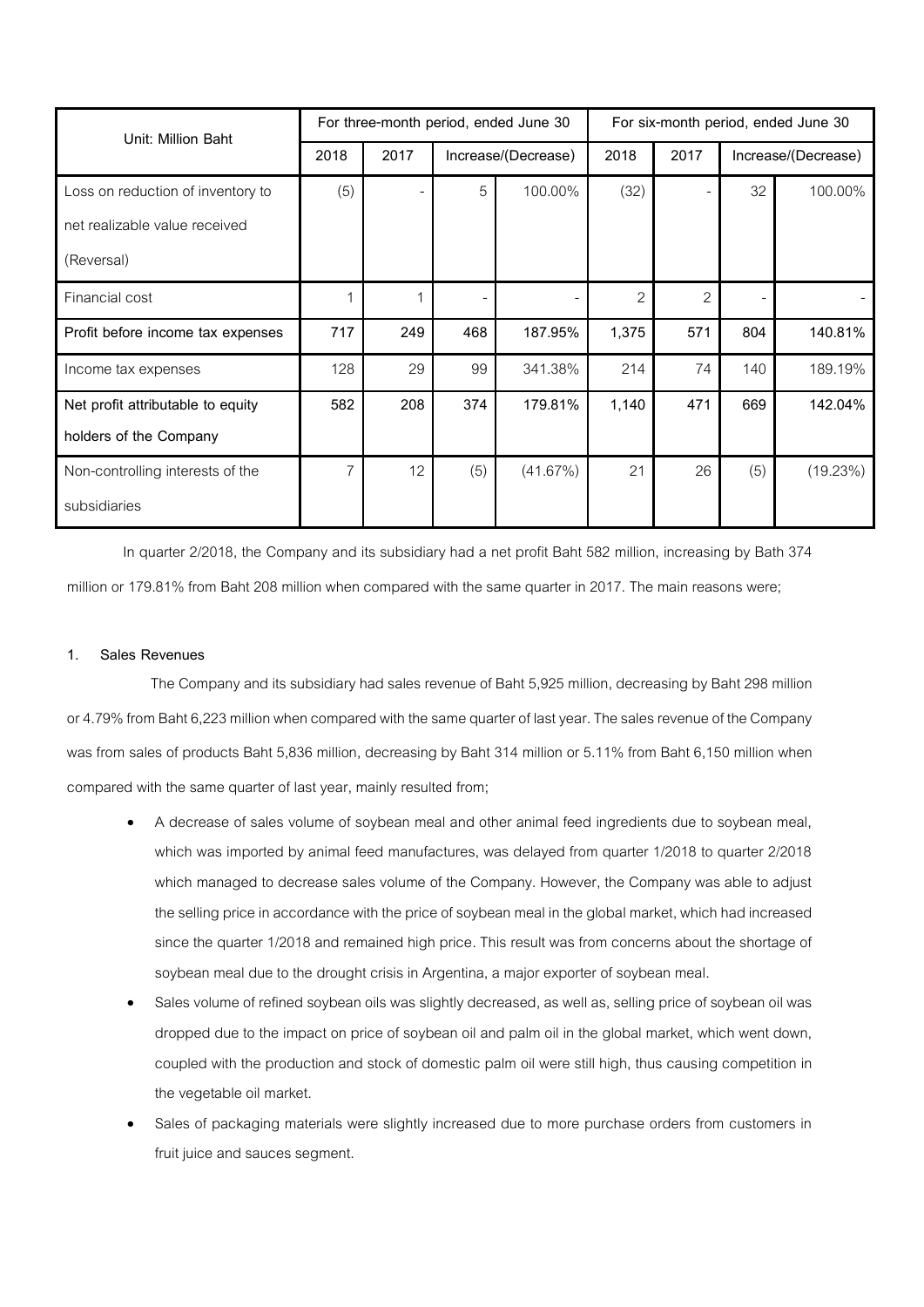#### **2. Cost of Sales and Gross Profits**

The Company and its subsidiary's cost of sales was Baht 4,991 million, decreasing by Baht 731 million or 12.78% from Baht 5,722 million when compared with the same quarter of last year. The main reasons were;

- **Cost of Sales and Gross Profits of the Company**: The Company had gradually bought soybean at a low price since quarter 4/2017 continued to quarter 1/2018 resulted in the cost of soybean used in the production was lower than the price of soybean traded in the global market, coupled with an increase in selling price of soybean meal and effective production cost management led to the Company's gross profit increased from Baht 468 million to Baht 908 million, increasing by Baht 440 million or 94.02% and gross profit margin was 15.56% from 7.61% or increased 7.95% when compared with the same quarter of last year.
- **Cost of Sales and Gross Profits of the Company's subsidiary**: An increase in cost of plastic resin, the main raw material for packaging production, resulted in higher cost of sales of the Company's subsidiary and lower in gross profit and gross profit margin when compared with the same quarter of last year.

#### **3. Gain on Exchange Rate**

The Company had been successful in managing and hedging against exchange rate risk through forward contract together with the depreciation of Thai Baht since the middle of quarter 2/2018, resulted in the Company's gain on exchange rate totalling Baht 35 million in quarter 2/2018. This amount includes an unrealized gain on Mark-to-Market (MTM) of Baht 11 million.

#### **4. Selling and Administrative Expenses**

The Company and its subsidiary's selling expenses was Baht 247 million, increasing by Baht 9 million or 3.78% from Baht 238 million when compared with the same quarter of last year due to an increase of export expenses which was in line with higher sales volume and promotional expenses with Modern Trade for soybean oil market which was competitive.

Administrative Expenses was Baht 59 million, decreasing by Baht 29 million or 32.95% from Baht 88 million when compared with the same quarter of last year. This was due to the decrease of employee expense and advertising expenses.

#### **5. Loss on reduction of inventory to net realizable value received (Reversal)**

In 2017, the Company recorded a loss from reduction of inventory to net realized value received Baht 39 million in some product items and the loss was partially reversed by Baht 27 million in quarter 1/2018 and Baht 5 million in quarter 2/2018 respectively.